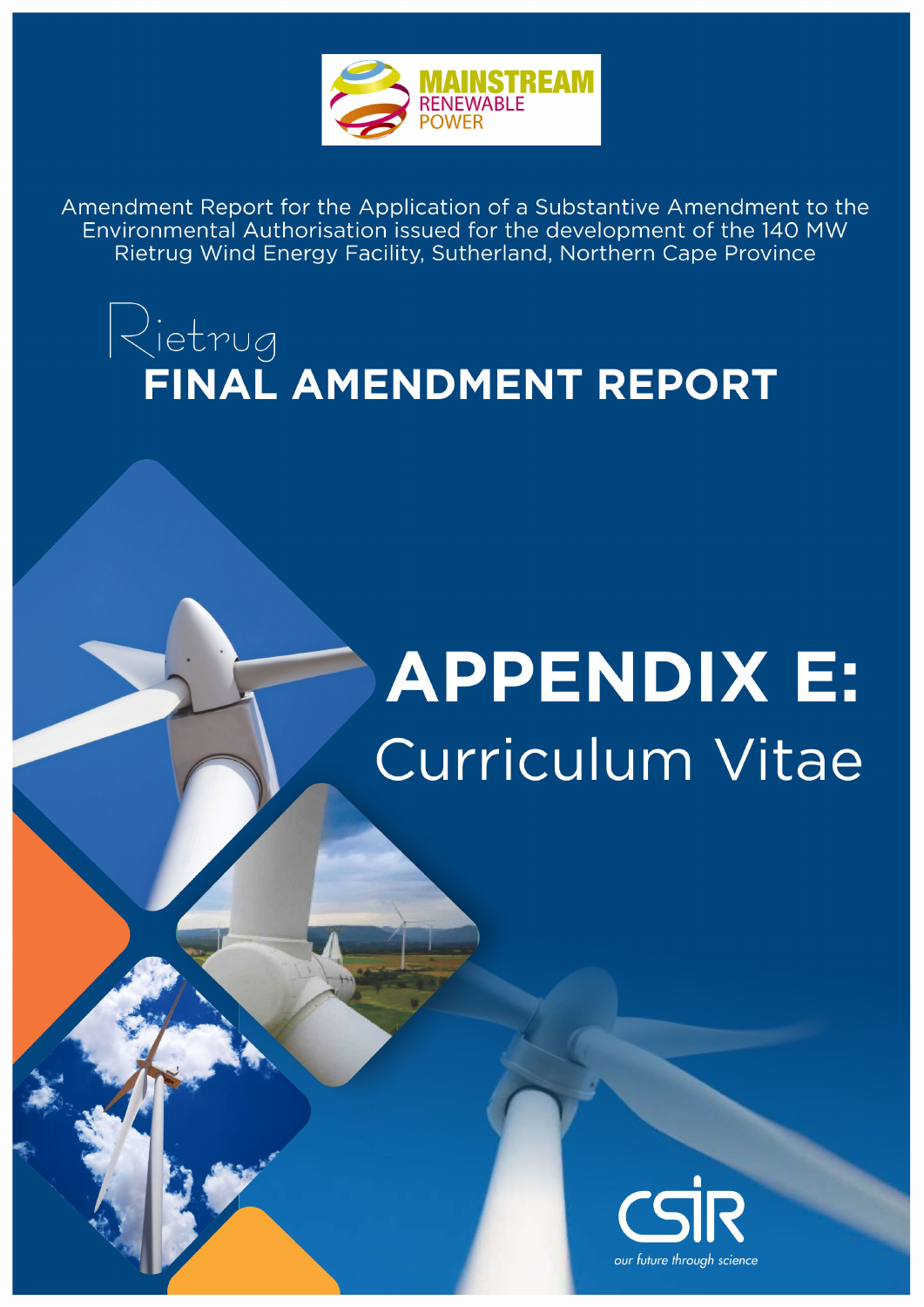### **Curriculum Vitae: Minnelise Levendal – EAP and Project Leader**

| Name of firm:            | <b>CSIR</b>                                                                     |
|--------------------------|---------------------------------------------------------------------------------|
| Name of staff            | Minnelise Rouchelle-Ann Levendal                                                |
| <b>Profession:</b>       | Environmental Assessment Practitioner/Project Manager                           |
| <b>Position in firm:</b> | Senior Environmental Assessment Practitioner                                    |
| Years' experience:       | 18 years                                                                        |
| <b>Nationality:</b>      | South African                                                                   |
| Languages:               | Afrikaans and English                                                           |
| <b>Affiliation:</b>      | SACNASP Registered Professional Natural Scientist (Registration Number: 117078) |

#### **1. BIO-SKETCH:**

Minnelise has more than 15 years of experience in environmental assessment and management, and is a Senior Environmental Assessment Practitioner (EAP) in the Environmental Management Services (EMS) group of the CSIR in Stellenbosch. She is a Registered Professional Natural Scientist (Registration Number: 117078) with the South African Council for Natural Scientific Professions (SACNASP). Minnelise has experience in the management and integration of various types of environmental assessments in South Africa for various sectors, including renewable energy and industry. Minnelise has undertaken several Environmental Assessments for wind farms and solar PV farms (i.e. EIAs, BAs, and Amendment and Appeal Processes) in the Northern Cape, Western Cape and Eastern Cape. Minnelise is currently the project leader for the Amendment processes for the adjacent Sutherland, Sutherland 2, and Rietrug WEFs, which received positive Environmental Assessments.

A list of projects she had undertaken is provided below.

#### **2. EDUCATION**

| $\blacksquare$ M.Sc. (Botany) | Stellenbosch University        | 1998 |
|-------------------------------|--------------------------------|------|
| B.Sc. (Hons.) (Botany)        | University of the Western Cape | 1994 |
| B.Sc. (Education)             | University of the Western Cape | 1993 |

#### **3. PROFESSIONAL REGISTRATIONS / MEMBERSHIPS**

- International Association for Impact Assessment (IAIA), Western Cape (member of their steering committee from 2001-2002).
- Professional Natural Scientist (Pr.Sci.Nat) 117078)

#### **4. EMPLOYMENT RECORD**

| Name of current employer                     | <b>Position</b>                 | <b>From</b> | To      |
|----------------------------------------------|---------------------------------|-------------|---------|
| <b>CSIR</b>                                  | Senior Environmental Assessment | 2006        | Present |
| (Environmental Management Services-          | Practitioner                    |             |         |
| EMS);                                        |                                 |             |         |
| <b>CSIR</b>                                  | <b>Environmental Researcher</b> | 2004        | 2006    |
| (Natural Resources and the Environment)      |                                 |             |         |
| <b>Western Cape Department of</b>            | <b>Assistant Director</b>       | 2003        | 2004    |
| <b>Environmental Affairs and Development</b> | Principal Environmental Officer | 2002        | 2003    |
| <b>Planning (DEA&amp;DP)</b>                 |                                 |             |         |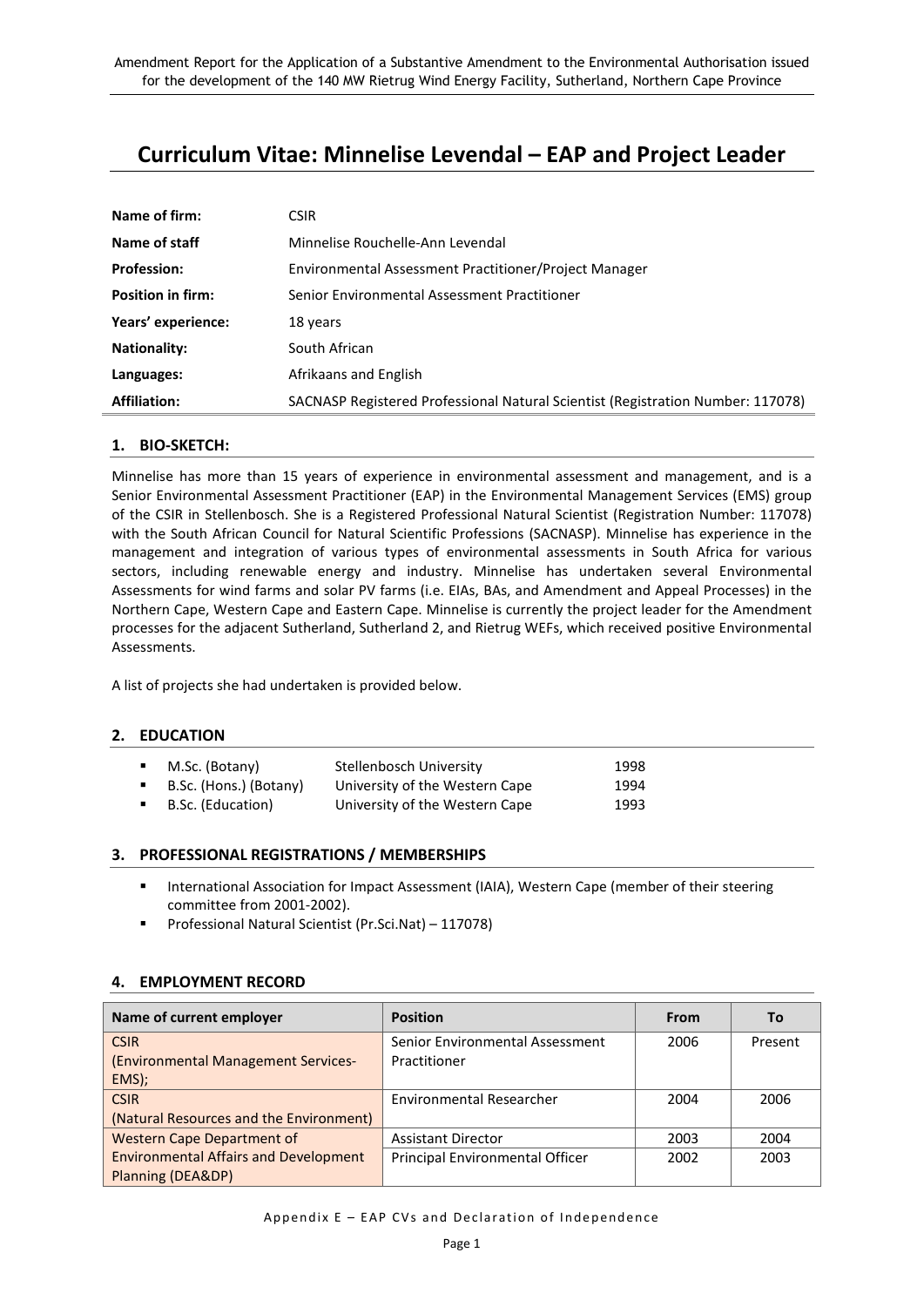| Name of current employer                | <b>Position</b>                 | From | To   |
|-----------------------------------------|---------------------------------|------|------|
|                                         | Principal Environmental Officer | 2002 | 2003 |
|                                         | Senior Environmental Officer    | 2001 | 2002 |
|                                         | <b>Environmental Officer</b>    | 1999 | 2000 |
| University of the Western Cape          | Junior Lecturer                 | 1996 | 1996 |
| Cape Peninsula University of Technology | Junior Lecturer                 | 1995 | 1995 |

#### **5. KEY COURSES**

- Public Participation in Environmental Authorisation in South Africa: IAIA workshop presented by Tisha Greyling and Erika Du Plessis (2016).
- Environmental Law: Shepstone Wylie Attorneys; Presented by Janice Tooley (2015).
- Sharpening the Tool: New techniques and methods in Environmental Impact Assessment: Sustainable Environmental Solutions (Pty) Ltd (2015).
- Effective Skills for Challenging Meetings & Engagements: Conflict Dynamics (2015).
- Science Communication and Working with the Media: Proof Communications/Jive Media Africa (2014).
- Leadership, Innovation and Change Management: University of Stellenbosch (Business School) (2013).
- MS Project: CILLA (2011).
- Project Management I and II: CILLA (2005)
- Social Impact Assessment: IAIA workshop (2002)
- Environmental Law ("The New Environmental Law Course for Environmental Managers): University of Potchefstroom: Center for Environmental Management) (2002).
- Implementing Environmental Management Systems (SABS/ISO 14001:1996): University of Potchefstroom: Center for Environmental Management (2002).
- Conflict Management in Environmental Issues: University of Potchefstroom: Center for Environmental Management) (2001).

#### **6. PROJECT EXPERIENCE RECORD**

The following table presents a list of key projects undertaken by Minnelise Levendal at the CSIR to date, as well as the role played in each project:

#### **Environmental Impact Assessment (EIAs) and Basic Assessments (BAs)-including their respective Environmental Management Programmes (EMPRs):**

| <b>Completion</b><br><b>Date</b> | <b>Project description</b>                                                                                          | Role                      | <b>Client</b>                                      |
|----------------------------------|---------------------------------------------------------------------------------------------------------------------|---------------------------|----------------------------------------------------|
| 2019                             | Amendment Application for the proposed<br>Kuruman Phase 1 Wind Energy Facility near<br>Kuruman in the Northern Cape | Project Leader<br>and EAP | Mulilo Renewable Project<br>Developments (Pty) Ltd |
| 2019                             | Amendment Application for the proposed<br>Kuruman Phase 2 Wind Energy Facility near<br>Kuruman in the Northern Cape | Project Leader<br>and EAP | Mulilo Renewable Project<br>Developments (Pty Ltd  |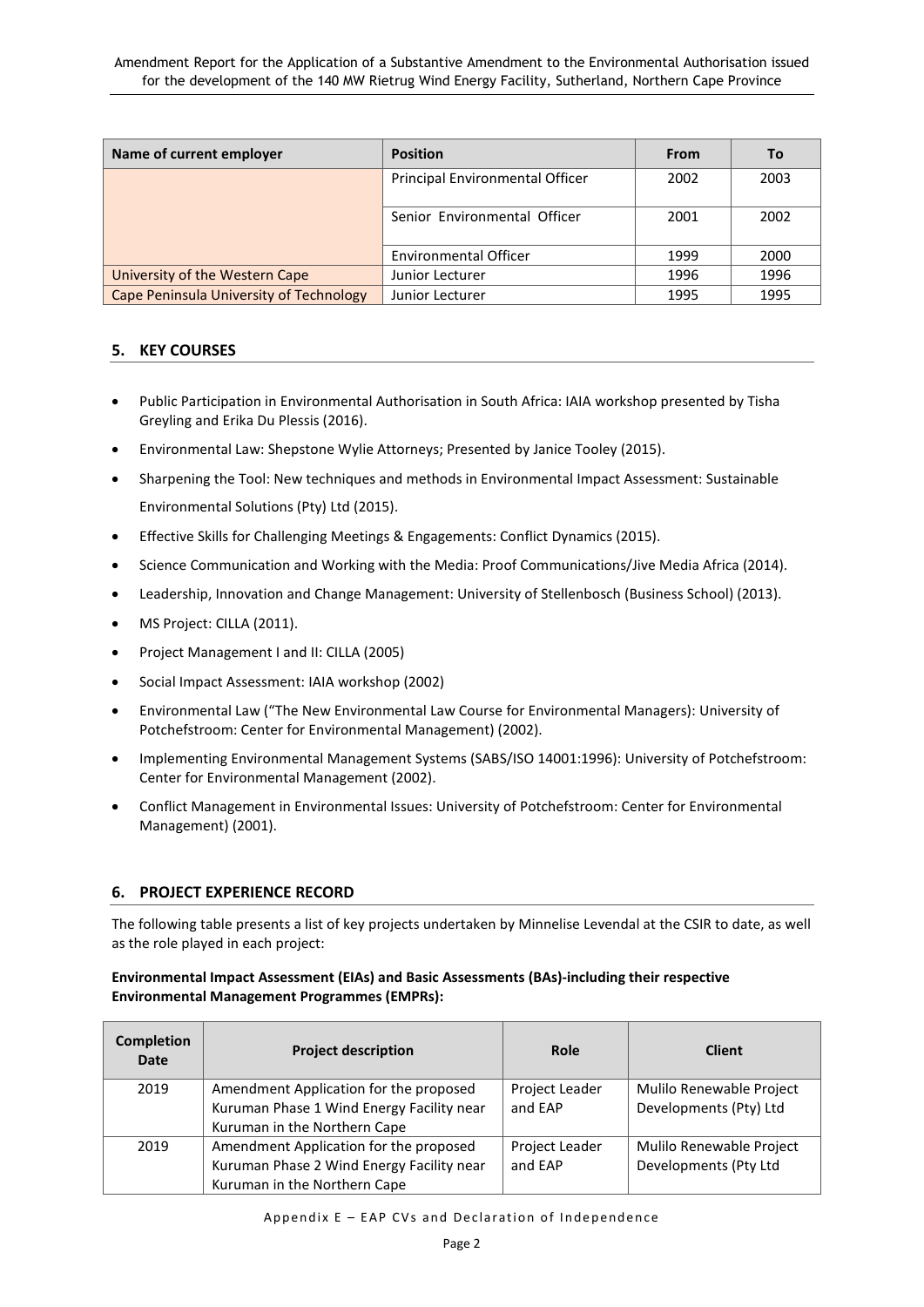| Completion<br><b>Date</b> | <b>Project description</b>                                                                                                                          | Role                      | <b>Client</b>                                                        |
|---------------------------|-----------------------------------------------------------------------------------------------------------------------------------------------------|---------------------------|----------------------------------------------------------------------|
| 2019                      | Substantive Amendment Application for the<br>proposed Kap Vley Wind Energy Facility near<br>Kleinzee in the Northern Cape                           | Project Leader<br>and EAP | juwi Renewable Energies<br>(Pty) Ltd                                 |
| 2019                      | Substantive Amendment Application for the<br>proposed Rietrug Wind Energy Facility near<br>Sutherland in the Northern Cape                          | Project Leader<br>and EAP | South Africa Mainstream<br>Renewable Power<br>Developments (Pty) Ltd |
| 2019                      | Substantive Amendment Application for the<br>proposed Sutherland Wind Energy Facility<br>near Sutherland in the Northern and<br><b>Western Cape</b> | Project Leader<br>and EAP | South Africa Mainstream<br>Renewable Power<br>Developments (Pty) Ltd |
| 2019                      | Substantive Amendment Application for the<br>proposed Sutherland 2 Wind Energy Facility<br>near Sutherland in the Northern Cape                     | Project Leader<br>and EAP | South Africa Mainstream<br>Renewable Power<br>Developments (Pty) Ltd |
| 2019                      | BA for the proposed Gromis wind farm near                                                                                                           | Project Leader            | <b>ENERTRAG South Africa</b>                                         |
|                           | Kleinzee in the Northern Cape                                                                                                                       | and EAP                   | (Pty) Ltd                                                            |
| 2019                      | BA for the proposed Komas wind farm near                                                                                                            | Project Leader            | <b>ENERTRAG South Africa</b>                                         |
|                           | Kleinzee in the Northern Cape                                                                                                                       | and EAP                   | (Pty) Ltd                                                            |
| 2019                      | BA for the proposed electrical infrastructure<br>for the Gromis wind farm near Kleinzee in<br>the Northern Cape                                     | Project Leader<br>and EAP | <b>ENERTRAG South Africa</b><br>(Pty) Ltd                            |
| 2019                      | BA for the proposed electrical infrastructure<br>for the Komas wind farm near Kleinzee in<br>the Northern Cape                                      | Project Leader<br>and EAP | <b>ENERTRAG South Africa</b><br>(Pty) Ltd                            |
| 2018-2019                 | BA for the proposed Kudusberg WEF near<br>Sutherland in the Northern and Western<br>Cape                                                            | Project Leader<br>and EAP | G7 Renewable Energies<br>(Pty) Ltd                                   |
| 2017-2018                 | EIA for the proposed Kap Vley Wind Energy                                                                                                           | Project Leader            | juwi Renewable Energies                                              |
|                           | Facility near Kleinzee in the Northern Cape                                                                                                         | and EAP                   | (Pty) Ltd                                                            |
| 2018                      | BA for the proposed electrical infrastructure<br>to support he proposed Kap Vley Wind<br>Energy Facility near Kleinzee in the Northern<br>Cape      | Project Leader<br>and EAP | juwi Renewable Energies<br>(Pty) Ltd                                 |
| 2015-2016                 | EIA for the Gemsbok Solar Photovoltaic, PV                                                                                                          | Project Manager           | Mulilo Renewable Project                                             |
|                           | 3 near Kenhardt in the Northern Cape                                                                                                                | and EAP                   | Developments                                                         |
| 2015-2016                 | EIA for the Gemsbok Solar PV 4 near                                                                                                                 | Project Manager           | Mulilo Renewable Project                                             |
|                           | Kenhardt in the Northern Cape                                                                                                                       | and EAP                   | Developments                                                         |
| 2015-2016                 | EIA for the Gemsbok Solar PV 5 near                                                                                                                 | Project Manager           | Mulilo Renewable Project                                             |
|                           | Kenhardt in the Northern Cape                                                                                                                       | and EAP                   | Developments                                                         |
| 2015-2016                 | EIA for the Gemsbok Solar PV 6 near                                                                                                                 | Project Manager           | Mulilo Renewable Project                                             |
|                           | Kenhardt in the Northern Cape                                                                                                                       | and EAP                   | Developments                                                         |
| 2015-2016                 | EIA for the Boven Solar PV 2 near Kenhardt                                                                                                          | Project Manager           | Mulilo Renewable Project                                             |
|                           | in the Northern Cape                                                                                                                                | and EAP                   | Developments                                                         |
| 2015-2016                 | EIA for the Boven Solar PV 3 near Kenhardt                                                                                                          | Project Manager           | Mulilo Renewable Project                                             |
|                           | in the Northern Cape                                                                                                                                | and EAP                   | Developments                                                         |
| 2015-2016                 | EIA for the Boven Solar PV 4 near Kenhardt                                                                                                          | Project Manager           | Mulilo Renewable Project                                             |
|                           | in the Northern Cape                                                                                                                                | and EAP                   | Developments                                                         |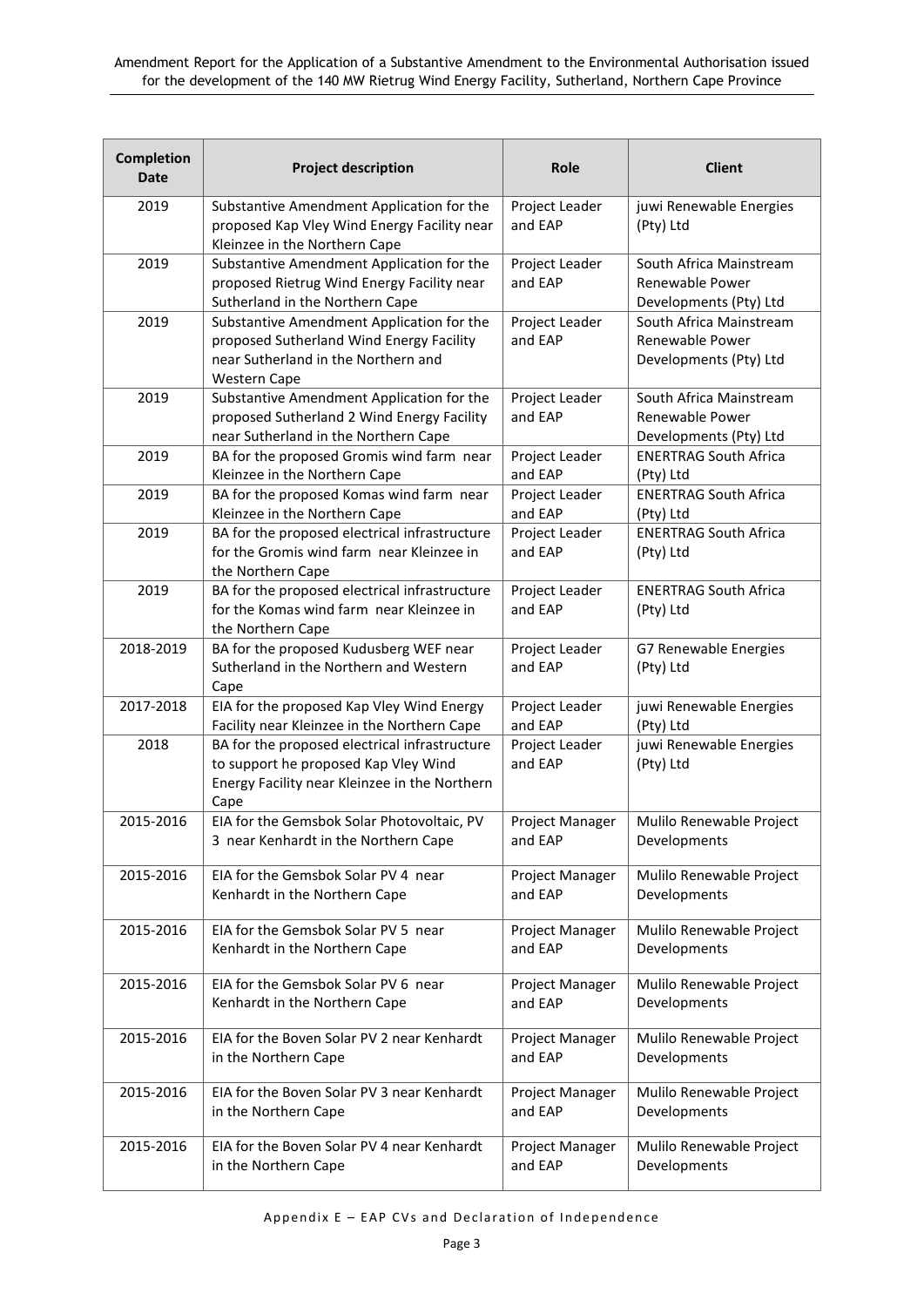| <b>Completion</b><br>Date | <b>Project description</b>                   | Role            | <b>Client</b>            |
|---------------------------|----------------------------------------------|-----------------|--------------------------|
| 2010-2011                 | EIA for the proposed Ubuntu wind energy      | Project Manager | <b>WKN Windkraft SA</b>  |
| (EA Granted)              | project, Eastern Cape                        |                 |                          |
| 2010-2011                 | EIA for the proposed Banna Ba Pifhu wind     | Project Manager | <b>WKN Windkraft SA</b>  |
| (EA granted)              | energy project, Eastern Cape                 |                 |                          |
| 2010-2011                 | BA for a powerline for a WEF near            | Project Manager | BioTherm Energy (Pty Ltd |
| (EA granted)              | Swellendam in the Western Cape               |                 |                          |
| 2010-2011                 | EIA for a proposed wind farm near            | Project Manager | BioTherm Energy (Pty Ltd |
| (EA Granted)              | Swellendam in the Western Cape               |                 |                          |
| 2010                      | Basic Assessment for the erection of two     | Project Manager | BioTherm Energy (Pty Ltd |
| (EAs                      | wind monitoring masts near Swellendam        |                 |                          |
| granted)                  | and Bredasdorp in the Western Cape           |                 |                          |
| 2010                      | Basic Assessment for the erection of two     | Project Manager | Windcurrent (Pty Ltd     |
| (complete)                | wind monitoring masts near Jeffrey's Bay in  |                 |                          |
|                           | the Eastern Cape                             |                 |                          |
| 2009-2010                 | Basic Assessment Process for the proposed    | Project Manager | Department of Energy     |
| (EAs                      | erection of 10 wind monitoring masts in SA   |                 | through SANERI; GEF      |
| granted)                  | as part of the national wind atlas project   |                 |                          |
| 2009                      | Basic Assessment Report for a proposed       | Project Manager | <b>Transnet Ltd</b>      |
| (EAs                      | boundary wall at the Port of Port Elizabeth, |                 |                          |
| granted)                  | Eastern Cape                                 |                 |                          |

#### **Other Environmental Assessments, Strategies, Biodiversity Management Plans, Frameworks and Reporting tools:**

| 2014-2018 | Special Needs and Skills Development<br>Programme                                                                                        | Project Leader                          | <b>DEA</b>                                                                |
|-----------|------------------------------------------------------------------------------------------------------------------------------------------|-----------------------------------------|---------------------------------------------------------------------------|
| 2013-2014 | Development of a National Management<br>Plan and Strategy for Invasive Alien species                                                     | Project Manager                         | <b>DEA</b>                                                                |
| 2012-2014 | Development of a Biodiversity Management<br>Plan for the African Lion (Panthera leo)                                                     | Project Manager                         | <b>DEA</b>                                                                |
| 2010      | South Africa's Second National<br><b>Communication under the United Nations</b><br>Framework Convention on Climate Change                | Project Manager                         | <b>SANBI</b>                                                              |
| 2008      | The development of protocols for the<br>monitoring and evaluation of benefits<br>arising from the Working for Water<br>Programme (2008). | Project manager                         | <b>DEA</b>                                                                |
| 2006-2008 | Monitoring and Evaluation of aspects of<br>Biodiversity                                                                                  | Project Leader                          | Internal project awarded<br>through the Young<br><b>Researchers Fund</b>  |
| 2006      | Integrated veldfire management in South<br>Africa. An assessment of current conditions<br>and future approaches.                         | Co-author                               | Working on Fire                                                           |
| 2004-2005 | Biodiversity Strategy and Action Plan Wild<br>Coast, Eastern Cape, SA                                                                    | Co-author                               | <b>Wilderness Foundation</b>                                              |
| 2005      | Western Cape State of the Environment<br>Report: Biodiversity section. (Year One).                                                       | Co-author and<br><b>Project Manager</b> | Department of<br><b>Environmental Affairs and</b><br>Development Planning |